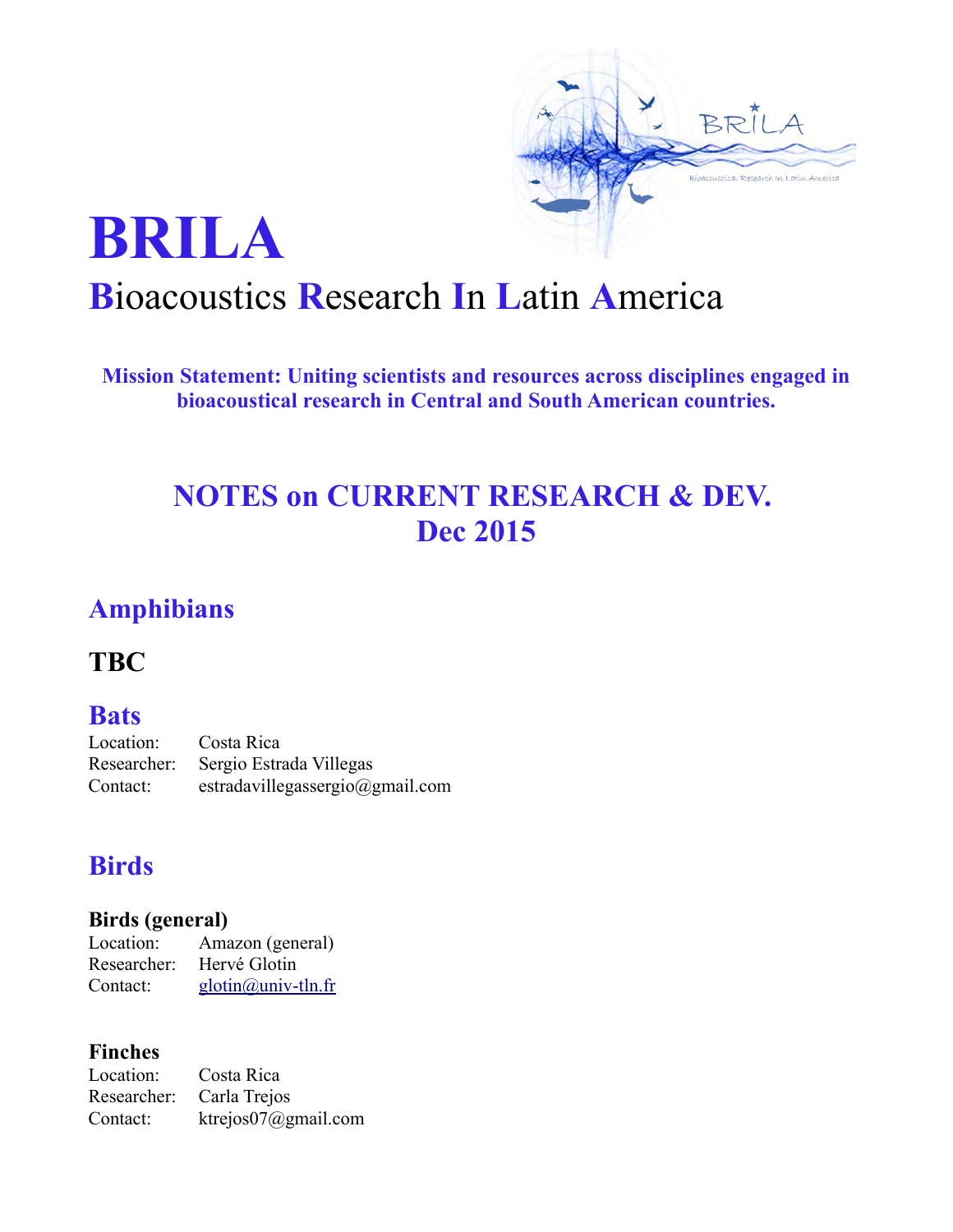### **Oscine and Tyranni Passerines Species**

Location: Brazilian Amazon Rainforest Researcher: Marcelo Silva Contact: silva.malu@uol.com.br

#### **Parrots**

| Location: | Central and South America       |
|-----------|---------------------------------|
|           | Researcher: Marcelo Araya-Salas |
| Contact:  | marceloa27@gmail.com            |

### **White-Eared Ground-Sparrows** (*Melozone leucotis*)

| Location: Costa Rica |                           |
|----------------------|---------------------------|
|                      | Researcher: Luis Sandoval |
| Contact:             | biosandoval@hotmail.com   |

# **Fish**

### **TBC**

### **Insects**

### **TBC**

### **Marine Mammals**

### **Amazon River Dolphins** (*Inia geoffrensis*)

Location: Brazil Researcher: Jessica Melo Contact: jessicafmelo@live.com

| Location: | Peru                    |
|-----------|-------------------------|
|           | Researcher: Marie Trone |
| Contact:  | mtronedolphin@yahoo.com |

### **Blue Whales** (*Balaenoptera musculus*)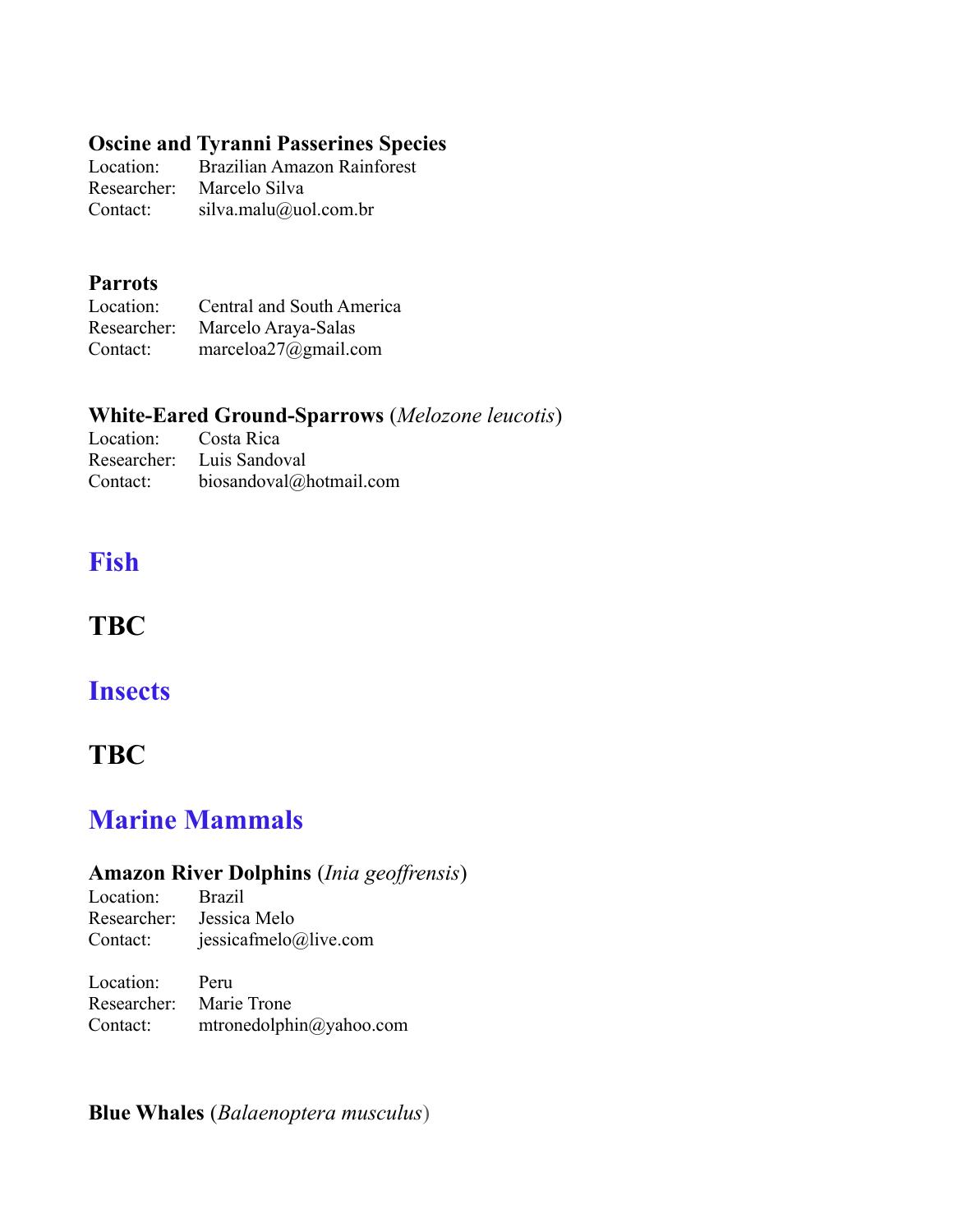Location: Chile Researcher: Julie Patris Contact: julie.patris@univ-amu.fr

#### **Bottlenose Dolphins** (*Tursiops truncatus*)

Location: Mexico, Yucatan Peninsula Researcher: Carmen Bazúa-Durán Contact: bazua@unam.mx

#### **Bryde's Whales** (*Balaenoptera edeni*)

Location: Gulf of California, Mexico Researcher: Cassandra Vera Cuevas Contact: cassandra vera@hotmail.com

#### **California Sea Lions** (*Zalophus californianus*)

|          | Location: Gulf of California, Mexico |
|----------|--------------------------------------|
|          | Researcher: Omar Bustamante          |
| Contact: | omarb.p@hotmail.com                  |

| Location: | Mexico                    |
|-----------|---------------------------|
|           | Researcher: Eduardo Vivas |
| Contact:  | $e$ vivas $@$ cibnor.mx   |

#### **Cetaceans (variety of species)**

Location: Brazil; South Atlantic shelf break Researcher: Artur Andriolo Contact: [artur.andriolo@ufjf.edu.br](mailto:artur.andriolo@ufjf.edu.br)

| Location:   | Chile, Peru        |
|-------------|--------------------|
| Researcher: | Hervé Glotin       |
| Contact:    | glotin@univ-tln.fr |

Location: Mexico Researcher: Heather Spence Contact: [info@heatherspence.net](mailto:info@heatherspence.net)

Location: Mexico Researcher: Eduardo Vivas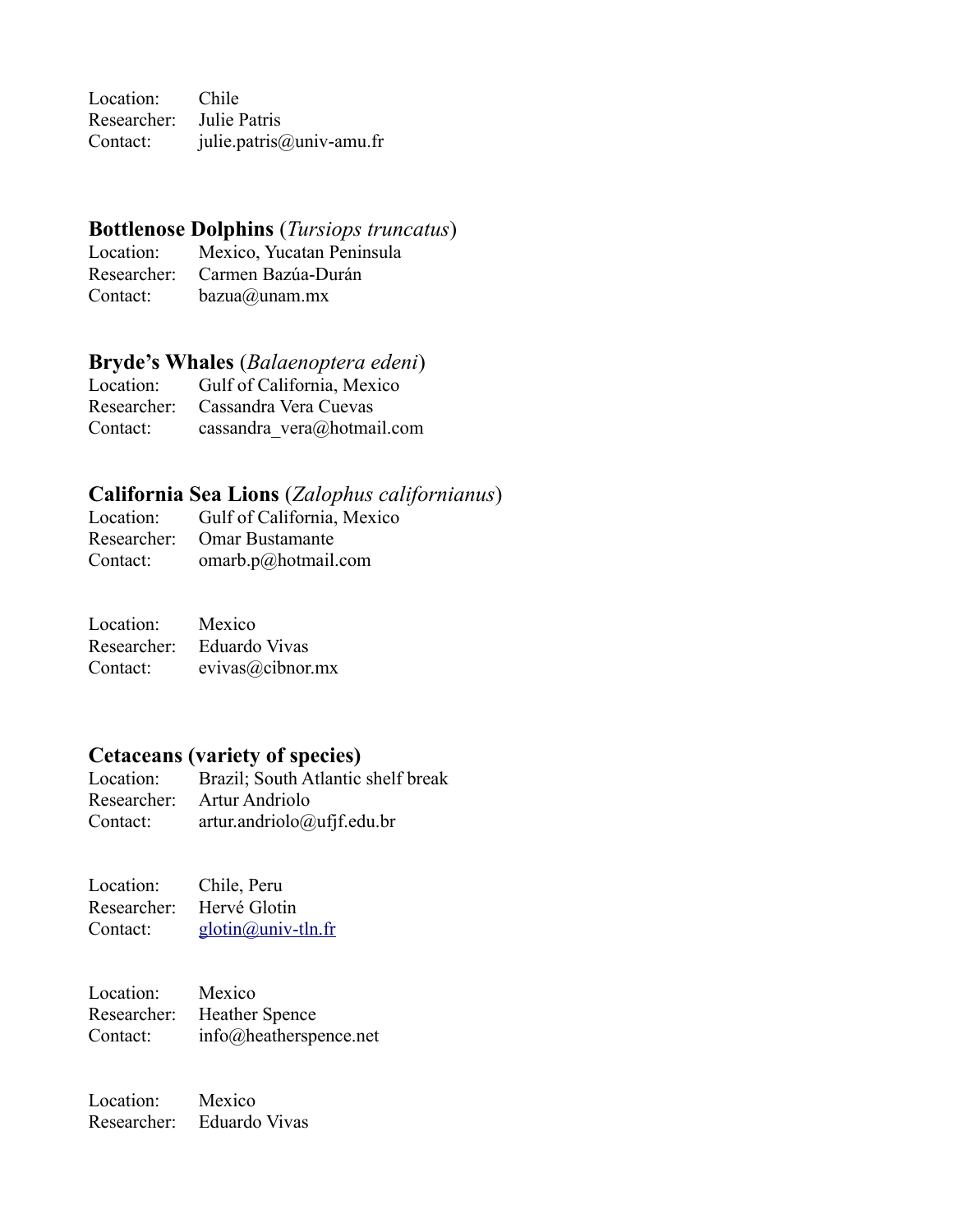Contact: [evivas@cibnor.mx](mailto:evivas@cibnor.mx)

#### **Spinner Dolphins** (*Stenella longirostris*)

| Location: | <b>Brazil</b>               |
|-----------|-----------------------------|
|           | Researcher: Juliana Moron   |
| Contact:  | $i$ ulianamoron@hotmail.com |

### **Reptiles**

**TBC**

# **ACOUSTIC METHODS**

#### **Hervé Glotin**

<http://glotin.univ-tln.fr/>

[glotin@univ-tln.fr](mailto:glotin%20(at)%20univ-tln.fr) 

LSIS UMR 7296, DYNI, Computer Science, Aix Marseille Université, CNRS, ENSAM, Université de Toulon, Institut Universitaire de France (IUF), 13397 Marseille, 83957 La Garde, 75005 Paris, France

Hervé Glotin began his scientific career developing human speech recognition systems. He has adapted these methodologies and extended them to investigating biodiversity by ascertaining information from acoustical and visual data using scaled machine learning techniques. What this means is that his team develops methods to process acoustical and visual data in real time, even when recording systems are sampling at 1 MHz! Currently, Hervé is head of the Scaled Acoustic Biodiversity (SABIOD) Big Data which is funded by the Centre National de la Recherche Scientifique (CNRS) and he leads the Information Dynamics and Integration group in France. He has co-authored more than 100 peer-reviewed articles and has organized several international workshops on machine learning with bioacoustical data.

Hervé's research group explores new mathematical transforms to view and process data in novel ways in order to obtain more information from recordings. Some examples include developing techniques to:

 -distinguish up to 500 different avian species from natural environment recordings that contain anthropogenic noise,

-count and track individual sperm whales,

-track bats,

-individually identify Amazon River dolphins.

Hervé has offered his services to store your data on his server free of charge, and to apply algorithms to process your data, obtaining parameters such as peak frequencies, bandwidth, peak to peak amplitude,